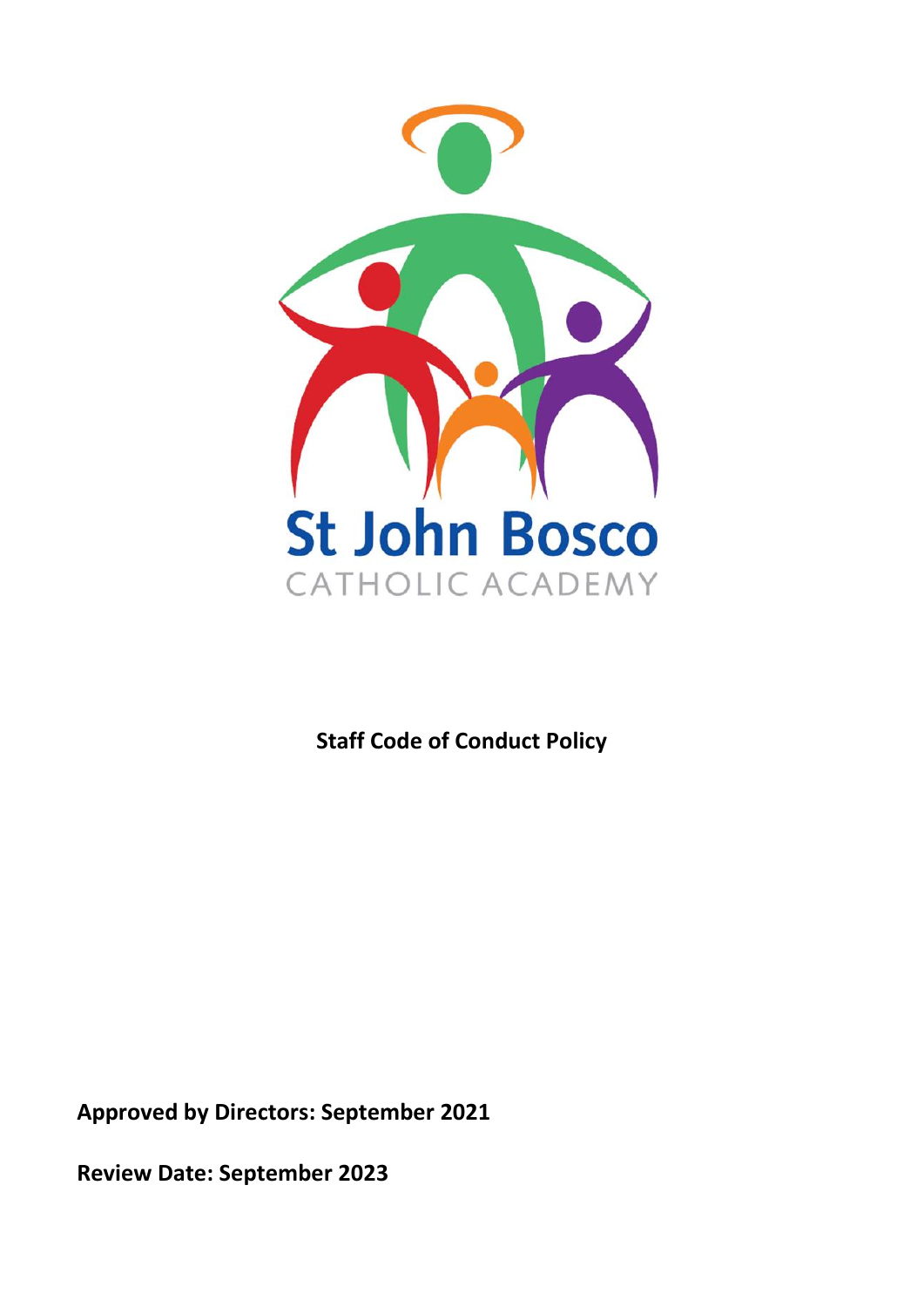# **Introduction**

- 1.1 This policy sets out clear guidance on the standards of behaviour expected from all staff at St John Bosco MAC. The principles underlying the guidance aim to encourage staff to achieve the highest possible standards of conduct and minimise the risk of inappropriate conduct occurring.
- 1.2 MAC staff are in a unique position of trust and influence as role models for students. Therefore, staff must adhere to behaviour that sets a good example to all students within their academy.
- 1.3 Staff also have an individual responsibility to maintain their reputation and the reputation of the MAC and individual academy, both inside and outside working hours and work setting.
- 1.4 This policy applies to all staff and volunteers in the MAC regardless of their position, role or responsibility. References to 'staff' throughout the policy relate to all of the following groups:
	- 1.4.1 All members of staff including teaching and support staff
	- 1.4.2 Volunteers, including governors
	- 1.4.3 Casual workers
	- 1.4.4 Temporary and supply staff, either from agencies or engaged directly
	- 1.4.5 Student placements, including those undertaking initial teacher training and apprentices.
- 1.5 St John Bosco MAC requires that all staff have read and agree to comply with this policy.
- 1.6 Breach or failure to observe this policy will result in action being taken under the MAC disciplinary procedures including, but not limited to, dismissal.
- 1.7 This code of conduct is not an exhaustive list of acceptable and unacceptable standards of behaviour. In situations where guidance does not exist in this policy, staff are expected to exercise their professional judgement and act in the best interests of the students the MAC and their individual academy.
- 1.8 As a Catholic school, all adults in our academies are expected to actively follow and live out the academy mission statement.

As part of the Catholic Education Service terms and conditions, staff are expected to be conscientious and loyal to the aims and objectives of the school.

In addition, staff are required to develop and maintain the Catholic character of the academy. Staff are to have regard to the Catholic character of the academy and not do anything in any way detrimental or prejudicial to the interests of the same at any time, at work or at home.

#### **2.0 Professional Behaviour and Conduct**

- 2.1 Staff are expected to demonstrate the highest possible standards of personal and professional conduct and behaviour and consistently act with honesty and integrity. St John Bosco MAC expects staff to treat each other, students, parents and the wider community with dignity and respect at all times.
- 2.2 Staff must act in accordance with their duty of care to students and ensure that the safety and welfare of students are accorded the highest priority.
- 2.3 Staff should show fairness in their treatment of children and avoid behaviours such as embarrassing or humiliating students, making jokes at the expense of students, discriminating against or favouring students and sarcasm.
- 2.4 Staff must have regard for the ethos and values of their academy and the MAC and must not do or say anything which may bring the MAC, their academy or governing body into disrepute. Care should be taken by staff to avoid any conflict of interest between activities undertaken outside their academy and responsibilities within academy. Staff should act in accordance with the MAC and individual academy policies and procedures at all times.

#### **3.0 Dress and Appearance**

- 3.1 St John Bosco MAC recognises that dress and appearance are matters of personal choice and self-expression. However, all staff must dress in a manner that is appropriate to a professional role and that promotes a professional image.
- 3.2 Staff should dress in a manner that is not offensive, revealing or sexually provocative and in a manner that is absent from political or contentious slogans.
- 3.3 Staff should dress safely and appropriately for the tasks they undertake.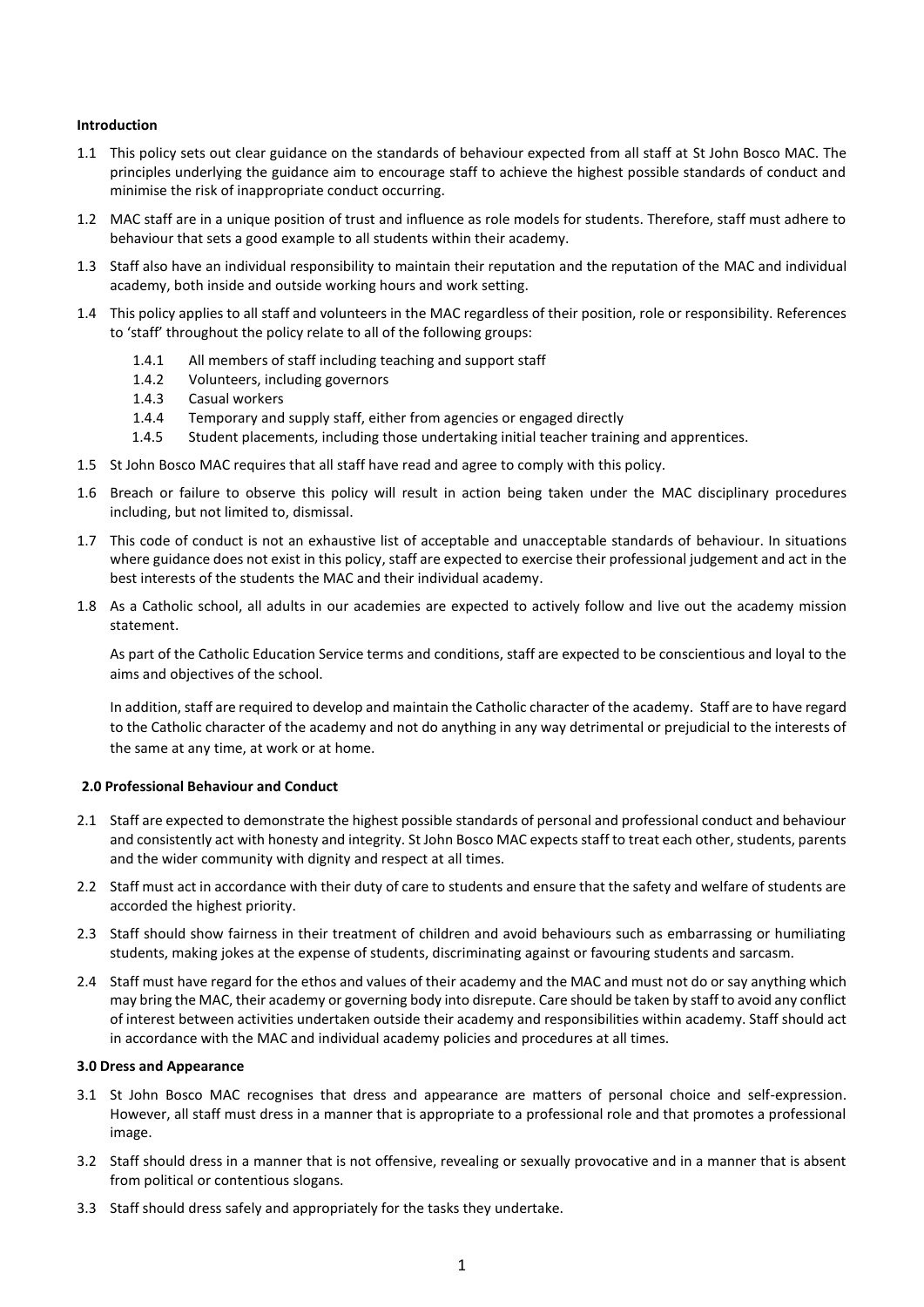- 3.4 Large tattoos and body art should be covered while staff are in an academy. Discreet earrings are acceptable but all other body piercings should be removed while on MAC premises.
- 3.5 Adherence to the individual academy dress code is required.
- 3.6 Each of our academies holds a detailed dress code set at local level which must be adhered to. As a minimum requirement the MAC requires business dress to be adhered to at all times.

For those staff who undertake PE lessons as part of their role, there should be a minimal amount of time spent in casual dress, and where possible staff should change into business dress during the day.

When representing our academies on visits as a general principle if students are wearing uniform, staff must adhere to appropriate business dress.

## **4.0 Smoking, alcohol and other substances**

- 4.1 All St John Bosco MAC academies are non-smoking sites. Staff must not smoke on academy premises or outside academy gates. Any member of staff wishing to smoke must leave the academy grounds.
- 4.2 Staff must not smoke whilst working with or supervising student's offsite.
- 4.3 Staff must not consume or be under the influence of alcohol, illicit drugs or other illegal substances on or near academy premises when students are present.

## **5.0 Relationships with Students**

- 5.1 Staff must maintain professional boundaries with students appropriate to their position and must always consider whether their actions are warranted, proportionate, safe and applied equitably. Staff should act in an open and transparent way that would not lead any reasonable person to question their actions or intent. Staff should think carefully about their conduct so that misinterpretations are minimised.
- 5.2 Staff must not establish or seek to establish social contact with students for the purpose of securing a friendship or to pursue or strengthen a relationship. If a young person or their parents seek to establish social contact you should exercise your professional judgement in making a response and be aware that such social contact could be misconstrued.
- 5.3 Staff must not develop personal relationships with students or their parents/guardians that are known to them solely through their professional life.
- 5.6 Staff must not make sexual remarks to a student, discuss their own personal relationships with, or in the presence of, students or discuss a student's relationships in an inappropriate setting or context.
- 5.7 Contact with students should be through the individual academy authorised mechanisms i.e. academy email addresses, ILPs, home/school books. Personal phone numbers, email addresses or communication routes via all social media platforms should not be used and staff should not share their home address with students or their parents. The exception to this would be if a member of staff has a child at the academy and is contacting the parent in relation to their own child. If contacted via an inappropriate route the member of staff must inform the Principal immediately.
- 5.8 St John Bosco MAC staff must not accept friend invitations or become friends with any student or parents/guardians of St John Bosco MAC academies on any social media platform unless they know them personally and not through their professional life. Staff should also refrain from following the Twitter or other similar social media accounts of students or their parents.

#### **6.0 Infatuations**

- 6.1 It is not unusual for students or, sometimes, their parents to develop infatuations towards members of staff. All such situations must be responded to sensitively to maintain the dignity of those concerned.
- 6.2 Staff should also be aware that such circumstances carry a high risk of words or actions being misinterpreted and for allegations to be made against staff. Any indications of an infatuation towards yourself or another member of staff must be reported to the Principal.

# **7.0 Gifts/Hospitality**

- 7.1 Staff need to take care that they do not accept any gift/offer of hospitality that might be construed as a bribe by others, or lead the giver to expect preferential treatment. However, there may be occasions where students or parents wish to give a small token of appreciation to staff, for example at religious festivities or at the end of the year.
- 7.2 It is unacceptable to receive gifts on a regular basis or to suggest to students that gifts are appropriate or desired. Money must not be accepted as a gift. If you are unsure whether to accept a gift you should consult the Principal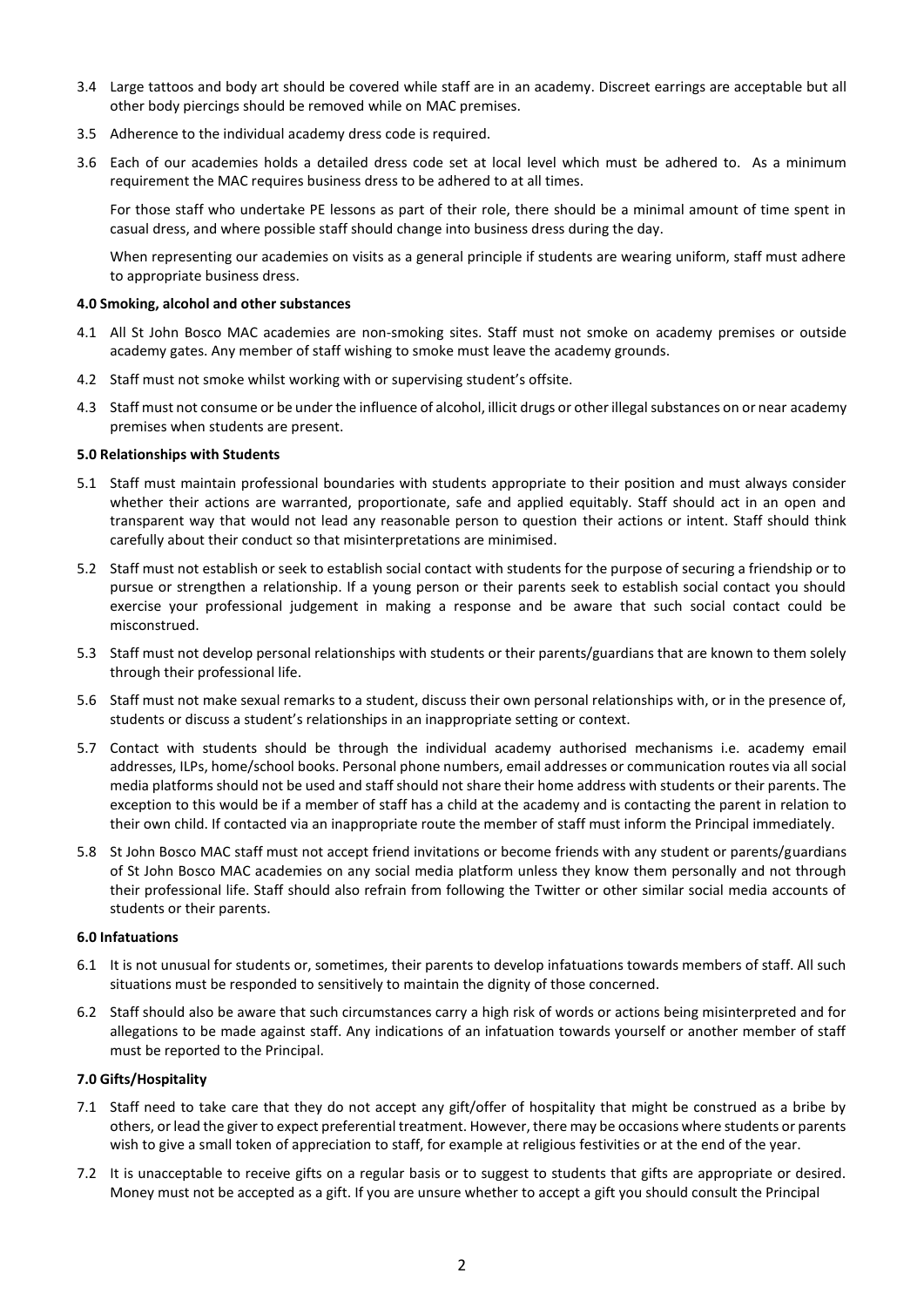- 7.3 Staff must not accept significant gifts or hospitality from students, parents, carers, actual or potential contractors or outside suppliers. All such gifts/offers of hospitality should be reported to the Principal and recorded.
- 7.4 Personal gifts must not be given by staff to students and any reward to students should be in accordance with the individual academies behaviour policy, recorded and not based on favouritism.

Please refer to the SJBCA Gifts and Donations Policy

## **8.0 Physical Contact with Students**

- 8.1 There are occasions when it is entirely appropriate and proper for staff to have physical contact with students, but it is crucial that they only do so in ways appropriate to their professional role. A 'no touch' approach is impractical for most staff and may in some circumstances be inappropriate. When physical contact is made with students it should be in response to their needs at that time, of limited duration and appropriate to their age, stage of development, gender, ethnicity and background.
- 8.2 Where feasible, staff should seek the child's permission before initiating contact. Staff should listen, observe and take note of the child's reaction or feelings and, so far as is possible, use a level of contact which is acceptable to the child for the minimum time necessary.
- 8.3 It is not possible to be specific about the appropriateness of each physical contact, since an action that is appropriate with one child in one set of circumstances may be inappropriate in another, or with a different child. Staff should therefore, use their professional judgement at all times.
- 8.4 Staff should be aware that even well intentioned physical contact may be misconstrued by the child, an observer or by anyone to whom this action is described. Staff should never touch a child in a way which may be considered indecent. Always be prepared to explain actions and accept that all physical contact be open to scrutiny. Staff must not engage in rough play, tickling or fun fights with students.
- 8.5 Extra caution should be exercised where a child is known to have suffered previous abuse or neglect. Such experiences may sometimes make a child exceptionally needy and demanding of physical contact and staff should respond sensitively by deterring the child through helping them to understand the importance of personal boundaries.
- 8.6 Staff supervising PE and games or providing musical tuition should demonstrate the use of a particular piece of equipment/instrument on another member of staff if possible. However, they may be required to initiate physical contact with students to support a child to perform a task safely, to demonstrate the use of a particular piece of equipment/instrument or to assist them with an exercise. Contact under these circumstances should be done with the student's agreement, for the minimum time necessary and in an open environment. Staff should remain sensitive to any discomfort expressed verbally or non-verbally by the student/student.
- 8.7 Physical contact must never be secretive, for the gratification of the adult or represent a misuse of authority.
- 8.8 If a member of staff believes that an action could be misinterpreted, the incident and circumstances should be reported to the Principal, recorded and, if appropriate, a copy placed on the child's file.
- 8.9 Staff should refer to their individual academy's Challenging Behaviour Policy.

## **9.0 Child in distress**

- 9.1 There may be occasions when a student is in distress and in need of comfort as a reassurance. This may include age appropriate physical contact. Staff should remain self-aware at all times in order that their contact is not threatening, intrusive or subject to misinterpretation.
- 9.2 If you have a particular concern about the need to provide this type of care and reassurance you should seek further advice from the Principal.

#### **10.0 Changing**

- 10.0 Students are entitled to respect whilst they are changing before or after PE/games. However, there needs to be an appropriate level of supervision in order to safeguard young people and meet health and safety requirements. The supervision should be appropriate to the needs and age of the students and sensitive to the potential for embarrassment.
- 10.1 Staff should be vigilant about their own behaviour when helping children change in and out of clothes for PE and other activities.

# **11.0 One to one situations**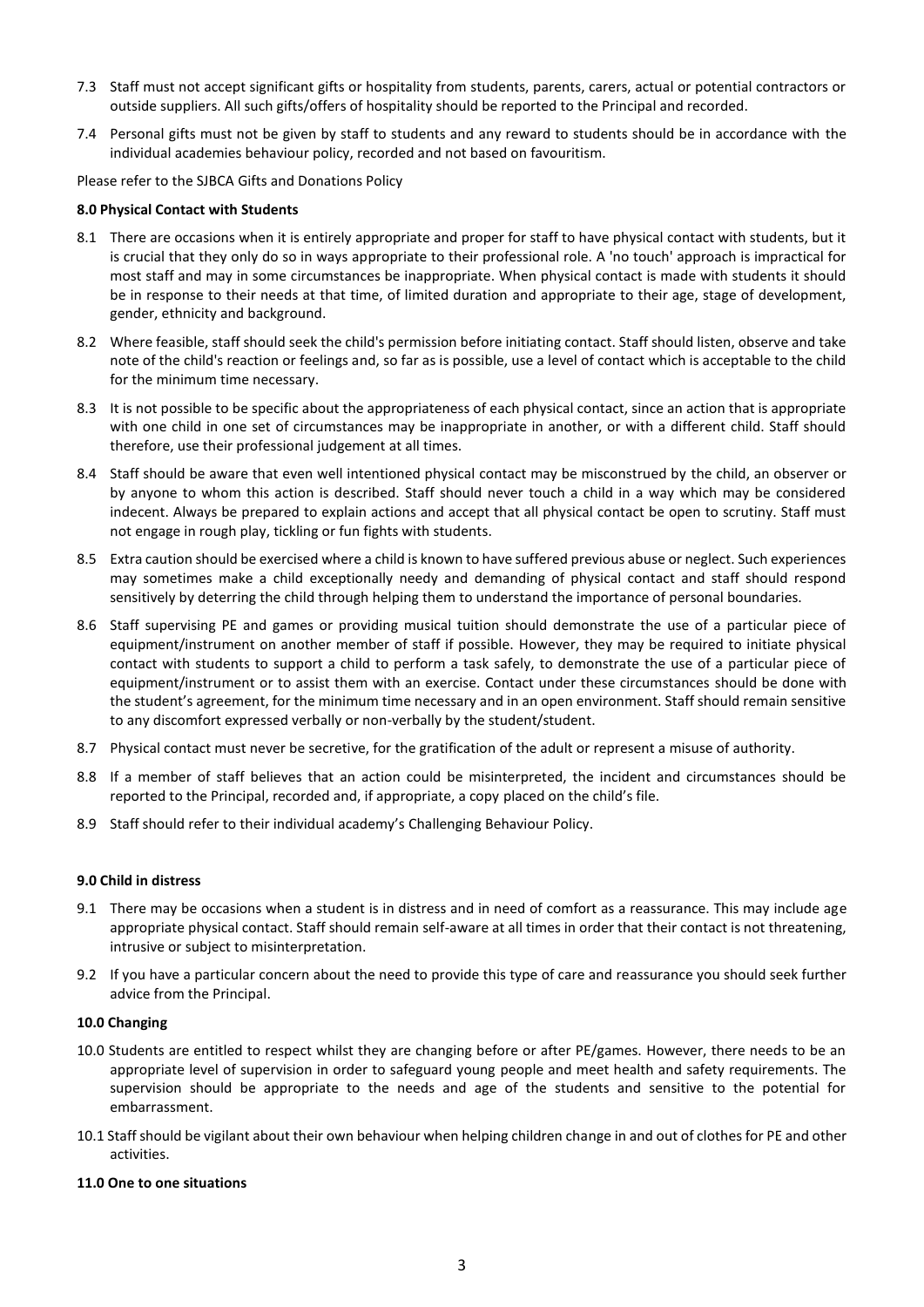- 11.1 Staff working individually with students should be aware of the potential vulnerability of students and staff in such situations. Staff should manage these situations with regard to the safety of the student and to themselves.
- 11.2 Individual work with students should not be undertaken in isolated areas or rooms where there is no external viewing panel. Where it is necessary to close doors for reasons of confidentiality a colleague should be made aware of this and asked to remain vigilant.

#### **12.0 Transporting students**

- 12.1 In certain circumstances it may be appropriate for staff to transport student's offsite, for example sports fixtures, outings or other out of academy activities. The Principal must oversee the plan and provide oversight of all transport arrangements and to respond to any difficulties that may arise.
- 12.2 The Principal should ensure that the transport arrangements and the vehicle meet all legal requirements. Staff should ensure that the driver has the appropriate license for the vehicle, that the vehicle is roadworthy, has a valid MOT certificate and is appropriately insured and that the maximum capacity is not exceeded.
- 12.3 Staff should ensure that the driver is not distracted while the vehicle is in motion for any reason other than an emergency and should also ensure all passengers are wearing correctly fastened seatbelts.
- 12.4 Prior to transporting student's offsite consent must be obtained from student parent/guardian and staff should be aware that the safety and welfare of the students is their responsibility until this is safely passed back to their parent/carer.

## **13.0 E-Safety**

- 13.1 Staff should follow the individual academy's E-Safety policy for staff and the MAC Acceptable Use Policy at all times and have regard for individual academy's E-Safety policy for students.
- 13.2 Staff must not engage in inappropriate use of social network sites which may bring themselves, the academy or the academy community into disrepute. Staff should adopt the highest security settings on any personal profiles they have. This includes unauthorised filming on site.
- 13.3 Staff should remain mindful of their digital footprint and exercise caution in all their use of social media or any other web-based presence they have. This includes written content, videos or photographs and views expressed either directly or by 'liking' certain pages or posts or following certain individuals or groups. Staff should exercise care when using dating websites where staff could encounter students.
- 13.4 Staff must not make contact with students, must not accept or initiate friend requests nor follow students' or their guardians' accounts on any social media platform. Staff must not communicate with students or their guardians via social media, websites, instant messenger accounts or text message. The only acceptable method of contact is via the use of academy email accounts or telephone equipment.
- 13.5 Staff should not make contact with students' family members, accept or initiate friend requests or follow students' family member's account on any social media platform.
- 13.6 However, St John Bosco MAC acknowledges that staff who are also parents may wish to contact other parents, who are friends, over social media. Staff must exercise caution and professional judgement in these circumstances and should not have any contact with students' family members via social media if that contact is likely to constitute a conflict of interest or call into question their objectivity.
- 13.7 Mobile phones and personally-owned devices may not be used during lessons or formal academy time. They should be switched off (or silent) at all times. The Bluetooth functionality of a mobile phone should be switched off during academy time and may not be used to send images or files to other mobile phones. Mobile phones and personal devices are not permitted to be used in certain areas within the academy site such as classrooms and toilets.
- 13.8 Mobile phones and personally-owned mobile devices brought in to an academy are the responsibility of the device owner. St John Bosco MAC accepts no responsibility for the loss, theft or damage of personally-owned mobile phones or mobile devices.

#### **14.0 Photography, video and images of children**

14.1 Many academy activities involve recording images as part of the curriculum, extra academy activities, publicity or to celebrate an achievement. In accordance with The Data Protection Act 1998 the image of a student is personal data. Therefore, it is a requirement under the Act for consent to be obtained from the parent/guardian of a student for any images made. It is also important to take into account the wishes of the student, remembering that some students do not wish to have their photograph taken or be filmed.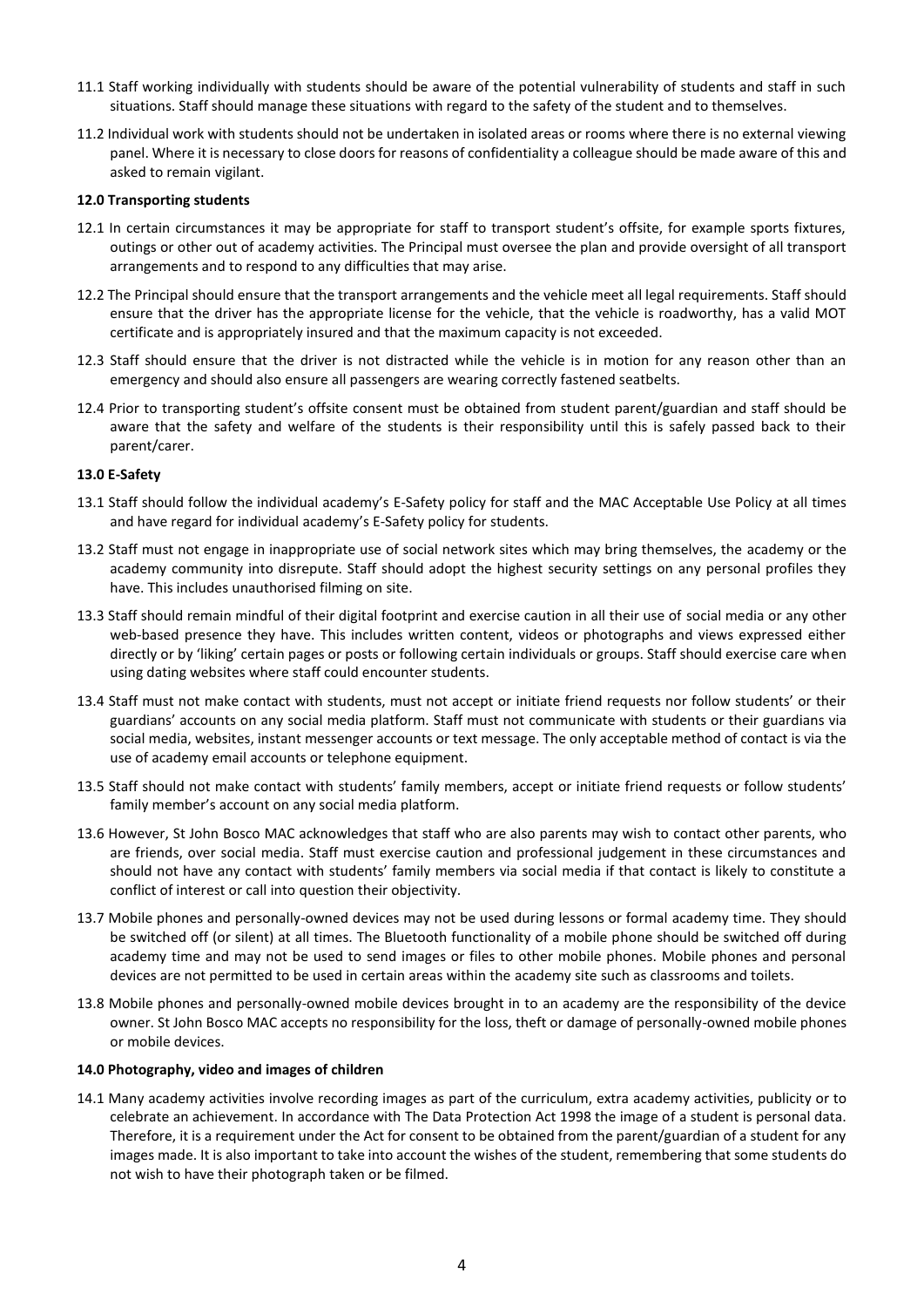- 14.2 Using images for publicity purposes will require the age-appropriate consent of the individual concerned and their parent/guardian. Images should not be displayed on websites, in publications or in a public place without their consent. Staff should also be clear about the purpose of the activity and what will happen to the photographs/images/video footage when the lesson or activity is concluded.
- 14.3 Photographs/stills or video footage of students should only be taken using academy equipment for purposes authorised by the academy and should be stored securely and only on academy equipment.
- 14.4 Staff should ensure that the Principal or Vice Principal is aware of the proposed use of photographic/video equipment and that this is recorded in lesson plans. All photographs/stills and video footage should be available for scrutiny and staff should be able to justify all images/video footage made.
- 14.5 Staff should remain aware of the potential for images of students to be misused to create indecent images of children and/or for grooming purposes. Therefore, careful consideration should be given to how activities which are being filmed or photographed are organised and undertaken. Particular care should be given when filming or photographing young or vulnerable students who may be unable to question how or why the activities are taking place. Staff should also be mindful that students who have been abused through the use of video or photography may feel threatened by its use in a teaching environment.

# **15.0 Confidentiality**

- 15.1 Members of staff may have access to confidential information about students, their parents/carers or their siblings. Staff must not reveal such information except to those colleagues who have a professional role in relation to the student on a need to know basis.
- 15.2 Staff should never use confidential or personal information about a student or her/his family for their own, or others' advantage (including that of partners, friends, relatives or other organisations). Information must never be used to intimidate, humiliate, or embarrass the student.
- 15.3 All staff are likely at some point to witness actions which need to be confidential. For example, where a student is bullied by another student, this needs to be reported and dealt with in accordance with the appropriate academy procedure. It must not be discussed outside the academy, including with the student's parent or carer, nor with colleagues in the academy except by a senior member of staff with the appropriate authority to deal with the matter.
- 15.4 Staff have a statutory obligation to share with academy's Designated Safeguarding Lead or Deputy Designated Safeguarding Lead any information which gives rise to concern about the welfare or safety of a student/student or that might suggest a student/student is in need or at risk of significant harm. Staff should pass on information without delay in accordance with the academy safeguarding policy and procedures and this should be recorded. Staff must never promise a student that they will not act on or pass on any information that they are told by the student.
- 15.5 Staff should refer to the Department of Education's document Information sharing: advice for practitioners providing safeguarding services for further guidance on information sharing. If you are in any doubt about whether to share you should seek guidance from the DSL or Deputy DSL.
- 15.6 Any media or legal enquiries should be passed to the Principal and only approved staff and Governors should communicate to the media about the academy.

#### **16.0 Whistleblowing/Speaking Out**

- 16.1 Whistleblowing/Speaking Out is the mechanism by which staff can voice their concerns, without fear of repercussion.
- 16.2 All academy staff have a duty to report any behaviour by a colleague which raises concern. Staff should refer to St John Bosco MAC's Whistle Blowing Policy for further guidance. This is particularly important where the welfare of students may be at risk.

#### **17.0 Compliance**

17.1 All staff must complete the form in appendix 1 or have read and agreed the policy on EVERY prior to the start of their appointment. This is to confirm they have read, understood and agree to comply with this policy. This form should be signed and dated and a copy retained on the member of staff's file or a copy of the read document retained in EVERY.